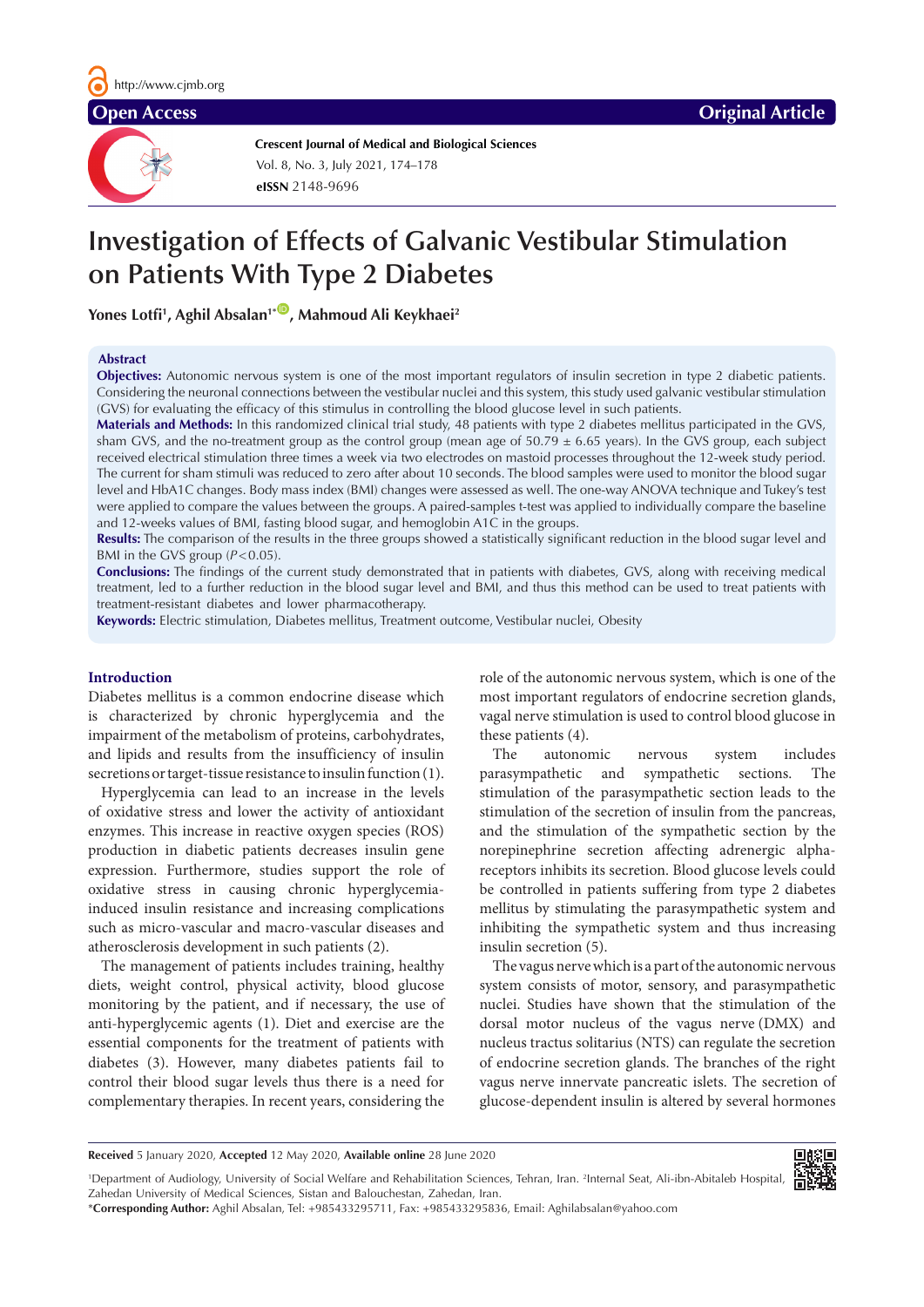# Key Messages

As many diabetes patients fail to control their blood sugar levels, this article describes a new way to control blood sugar and weight by GVS.

and neurotransmitters such as acetylcholine. Acetylcholine is secreted by terminals within the parasympathetic pancreatic vagus nerve. This secretion plays an important role in maintaining glucose tolerance (6).

Direct neuronal connections are observed among DMX, NTS, and vestibular nuclei. In the central DMX region, there are cells originating from the vestibular system. The ipsilateral vagus nerve is evoked by stimulating the vestibular system. As a result, the vestibular stimulation by changing the activity of the vagus nerve through the above-mentioned process leads to increased insulin secretions, control of obesity, and ultimately, control of blood glucose (5).

Swinging, rotating chairs, caloric stimulation, and galvanic vestibular stimulation (GVS) are the stimuli which are commonly used to induce vestibular stimulation for clinical and research purposes. It is shown that caloric stimulation and oscillatory movements are effective in controlling blood glucose in diabetes mellitus, indicating the ability of the vestibular stimuli in controlling blood glucose (6,7).

The advantage of GVS is that it is less invasive than caloric stimulation and is not affected by middle ear disorders. On the other hand, it results in a controlled firing in the afferent fibers from the whole parts of the vestibular system without causing a potential change in the intervention in non-vestibular inputs such as oscillatory movements (8). The GVS signal is transmitted by irregular units and can be sent to all areas of the central nervous system receiving vestibular branches (9,10). One of the advantages of this response is that it is highly automated, and despite the stimulation of the mobile visual environment, the GVS response is not habitual even when it is repeated by the individual itself (11). The GVS uniformly activates the initial afferents of all vestibular sensory regions, thus the position of GVS stimulation causes no specific change in stimulating pathways (12). Furthermore, evidence suggests that providing noisy galvanic stimulation below the threshold level can improve motor function and the efficacy of the autonomic nervous system in patients with neurodegenerative lesions (13).

Low treatment and lack of awareness of accompanying problems and disease management are among the main causes of increased mortality due to this disease. For this reason and by considering the effects of vestibular stimulation on increasing the activity of the autonomic nervous system, especially the parasympathetic system and increased insulin secretions, the current study aimed at using these features to control the blood glucose level

and hemoglobin A1c (HbA1c) in patients suffering from diabetes. It is recommended that internal medicine specialists utilize the study findings for patients with diabetes and enhance treatment and control of disease progression.

# **Materials and Methods**

The current single-blind randomized clinical trial was registered at the Iranian Registry of Clinical Trials (identifier: IRCT20180228038904N1, [https://www.irct.](https://www.irct.ir/trial/30414) [ir/trial/30414\)](https://www.irct.ir/trial/30414). The study protocol was also approved by the institutional Ethics Committee of the University of Social Welfare and Rehabilitation Sciences (IR.USWR. REC.1396.249).

All participants signed the informed consent form prior to enrolment in this study. The study procedures and experiments were carried out at the Diabetes Clinic of Bou-Ali hospital, Zahedan, Iran under the supervision of an endocrinologist and a medical team from February 2017 to January 2019.

The inclusion criteria were the age range of 40-65 years, confirmation of the diagnosis of type 2 diabetes mellitus by an endocrinologist, at least six months of receiving type 2 diabetes diagnosis and treatment for blood glucose, the HbA1c level of 7.5%-9.5%, and the lack of health issues interfering with diabetes or its treatment. The other criteria were the lack of systemic disease such as kidney, liver, and rheumatologic diseases, digestive and balance disorders, pregnancy, and cerebrovascular diseases, no history of intensive infections in the previous month, and a willingness to participate in the study. On the other hand, the exclusion criteria included an unwillingness to participate in the trial and any illness that required medical interventions and could have a negative impact on the study process.

By using random block sampling and according to results of the pilot study, 48 patients were selected and then divided into GVS, sham GVS, and no-treatment groups. Fasting blood sugar (FBS), HbA1c, and body mass index (BMI) were recorded for all participators.

The laboratory used a turbidimetric inhibition immunoassay method to measure HbA1c and the enzymatic glucose oxidase method for the measurement of FBS.

All groups were advised not to stop using their antidiabetic drugs throughout the study period. Each subject in the GVS group received stimulation three times a week on three different days via two electrodes placed on mastoid processes by a trained clinician. Stimulation sessions lasted 20 minutes and the applied voltage was set just below the threshold of the individual. The stochastic stimulation was applied with the random frequencies of 1-30 Hz.

All conditions of the sham GVS group were similar to those of the GVS group except for the current that was reduced to zero after about 10 seconds. At the end of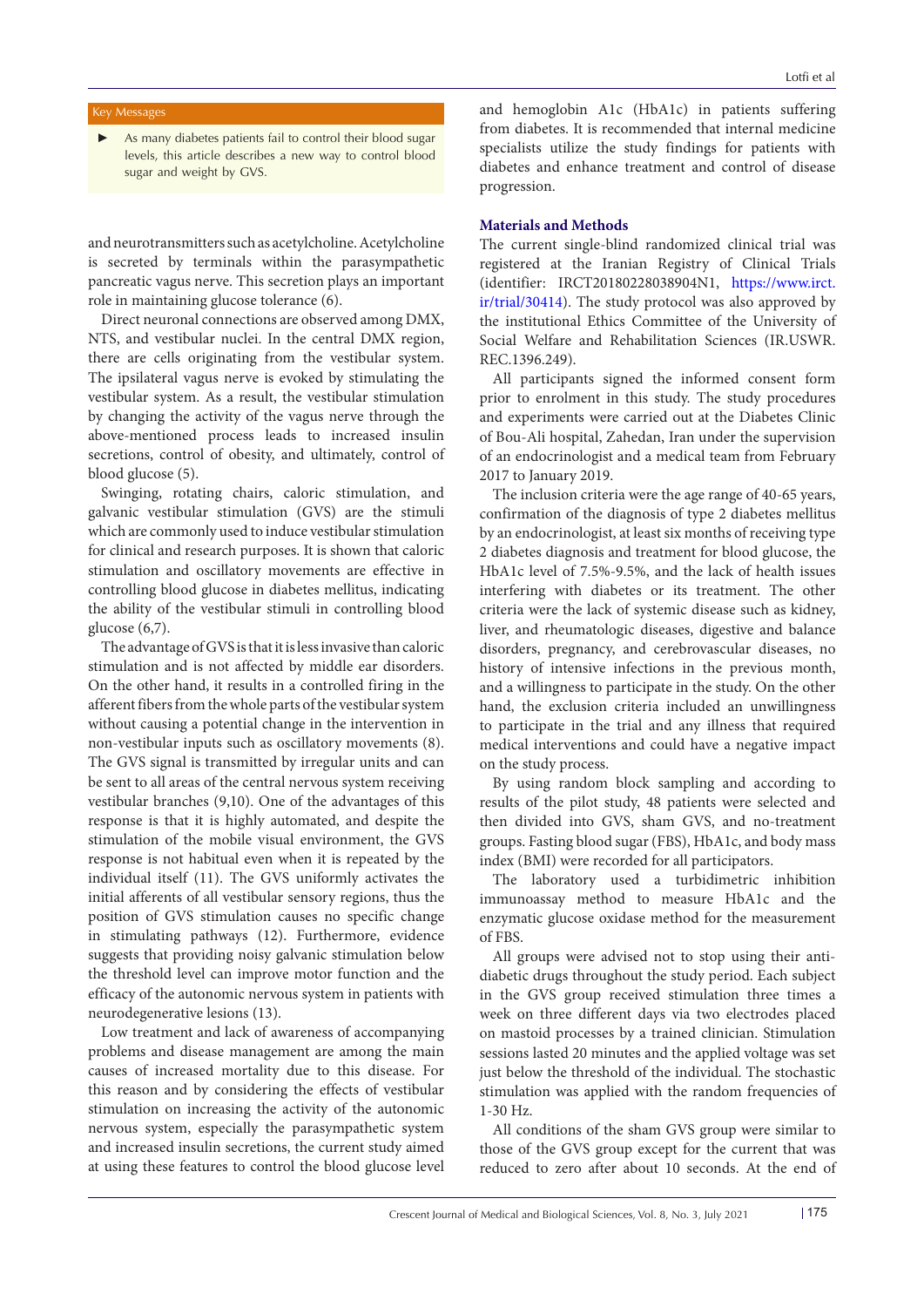the 12th week of the intervention, blood sampling was performed by a laboratory technician in order to check blood sugar and HbA1c level changes.

The SPSS software (version 19) was utilized for statistical data analysis at a significant level (*P*<0.05). The one-way ANOVA technique and Tukey's test were applied to compare the values of BMI, FBS, and HbA1c in three groups of GVS, sham GVS, and no-treatment control group. Then, a paired-samples t-test was used to make a comparison between the baseline and 12-week values of BMI, FBS, and HbA1c individually in GVS, sham GVS, and no-treatment control groups.

#### **Results**

The present study was performed on 48 adult patients (with mean age of 50.79 ±6.65 years) who were divided into three groups of intervention (GVS;  $n=16$ , mean age of  $52.56 \pm 7.02$  years), sham GVS (n=16, mean age of years  $49.75 \pm 5.65$ , and the control group (no-treatment;  $n=16$ , a mean age of  $50.06 \pm 7.23$  years).

The results showed no significant differences between the three groups regarding the baseline values of BMI, FBS, and HbA1c (Table 1, *P*>0.05) and age (*P*=0.433).

Contrarily, there were statistically significant differences between the three groups with respect to the obtained values at the end of the twelfth week of BMI and FBS although the differences were not significant in terms of HbA1c (Table 2).

Similarly, a significant difference was observed between the baseline and 12-week values of BMI and FBS in the GVS group although the difference was not statistically significant with regard to HbA1c (Table 3).

However, no significant differences were found between the initial values and those obtained at the end of the twelfth week in the sham and no-treatment groups (Tables 4 and 5).

**Table 1.** Initial BMI, FBS, and HbA1c Values in 3 Groups

|            | <b>GVS</b> | Sham GVS | Control | P Value |
|------------|------------|----------|---------|---------|
| <b>FBS</b> | 268.31     | 261.06   | 271.12  | 0.923   |
| HbA1c      | 8.46       | 8.35     | 8.33    | 0.833   |
| BMI        | 29.43      | 28.87    | 29.25   | 0.503   |

*Note*. FBS: Fast blood sugar level (mg/dL); HbA1c: Hemoglobin A1C in percentage; BMI: Body mass index (kg/m<sup>2</sup>); GVS: Galvanic vestibular stimulation.

**Table 2.** Values of BMI, FBS, and HbA1c in Three Groups at the 12th Week

|            | <b>GVS</b> | Sham GVS | Control | P Value  |
|------------|------------|----------|---------|----------|
| <b>FBS</b> | 202.25     | 259.93   | 265.68  | $0.017*$ |
| HbA1c      | 8.52       | 8.49     | 8.33    | 0.673    |
| BMI        | 27.43      | 28.68    | 29.06   | $0.002*$ |

*Note*. \* *P*<0.05; FBS: Fast blood sugar level (mg/dL); HbA1c: Hemoglobin A1C in percentage; BMI: Body mass index (kg/m2 ); GVS: Galvanic vestibular stimulation.

# **Discussion**

Considering the globally increasing prevalence of diabetes, controlling this disease is the core of treatment and providing a simple and cost-effective method in this regard is crucial for public health.

One of the problems of diabetic patients is related to ROS production. The increments in ROS production in diabetic patients decrease insulin gene expression, thus leading to the worsening of the patient's condition and the progression of the disease. Accordingly, breaking this chain can lead to positive results in the management of patients (2).

In the beginning stages, diabetes can be controlled by a diet, physical activity, and weight loss. Nonetheless, the oral medication should be prescribed if these methods are ineffective. However, in many patients, blood glucose levels are not effectively controlled due to drug resistance thus such patients need complementary treatments (3).

In recent years, considering the role of the autonomic nervous system, which is considered as one of the most important regulators of endocrine secretion glands, the use of vagal nerve stimulation in controlling blood glucose and obesity in such patients has raised attention (4).

Huang et al reported that stimulating the vagus nerve with an electrical current through the terminals of the nerve on the auricle, blood glucose, and HbA1c levels may be lowered in subjects with impaired glucose tolerance. The difference between the result of the current study and that of Huang et al was the location of the stimulation, the

**Table 3.** Comparison of Values in GVS Group

|            | <b>Initial</b> | 12-week | P Value  |
|------------|----------------|---------|----------|
| <b>FBS</b> | 268.31         | 202.25  | $0.001*$ |
| HbA1c      | 8.462          | 8.525   | 0.189    |
| <b>BMI</b> | 29.43          | 27.43   | $0.001*$ |

*Note*. \**P*<0.05; FBS: Fast blood sugar level (mg/dL); HbA1c: Hemoglobin A1C in percentage; BMI: Body mass index (kg/m<sup>2</sup>); GVS: Galvanic vestibular stimulation.

**Table 4.** Comparison of Values in Sham GVS Group

|            | <b>Initial</b> | 12-week | P Value |
|------------|----------------|---------|---------|
| <b>FBS</b> | 261.06         | 259.93  | 0.458   |
| HbA1c      | 8.356          | 8.493   | 0.296   |
| <b>BMI</b> | 28.87          | 28.68   | 0.094   |

*Note*. FBS: Fast blood sugar level (mg/dL); HbA1c: Hemoglobin A1C in percentage; BMI: Body mass index (kg/m<sup>2</sup>); GVS: Galvanic vestibular stimulation.

|  |  |  |  |  |  |  |  |  | <b>Table 5.</b> Comparison of Values in Non-treatment Group |
|--|--|--|--|--|--|--|--|--|-------------------------------------------------------------|
|--|--|--|--|--|--|--|--|--|-------------------------------------------------------------|

|            | <b>Initial</b> | 12-week | P Value |
|------------|----------------|---------|---------|
| <b>FBS</b> | 271.12         | 265.68  | 0.332   |
| HbA1c      | 8.337          | 8.331   | 0.469   |
| <b>BMI</b> | 29.25          | 29.06   | 0.094   |

*Note*. FBS: Fast blood sugar level (mg/dL); HbA1c: Hemoglobin A1C in percentage; BMI: Body mass index (kg/m<sup>2</sup>); GVS: Galvanic vestibular stimulation.

176 | Crescent Journal of Medical and Biological Sciences, Vol. 8, No. 3, July 2021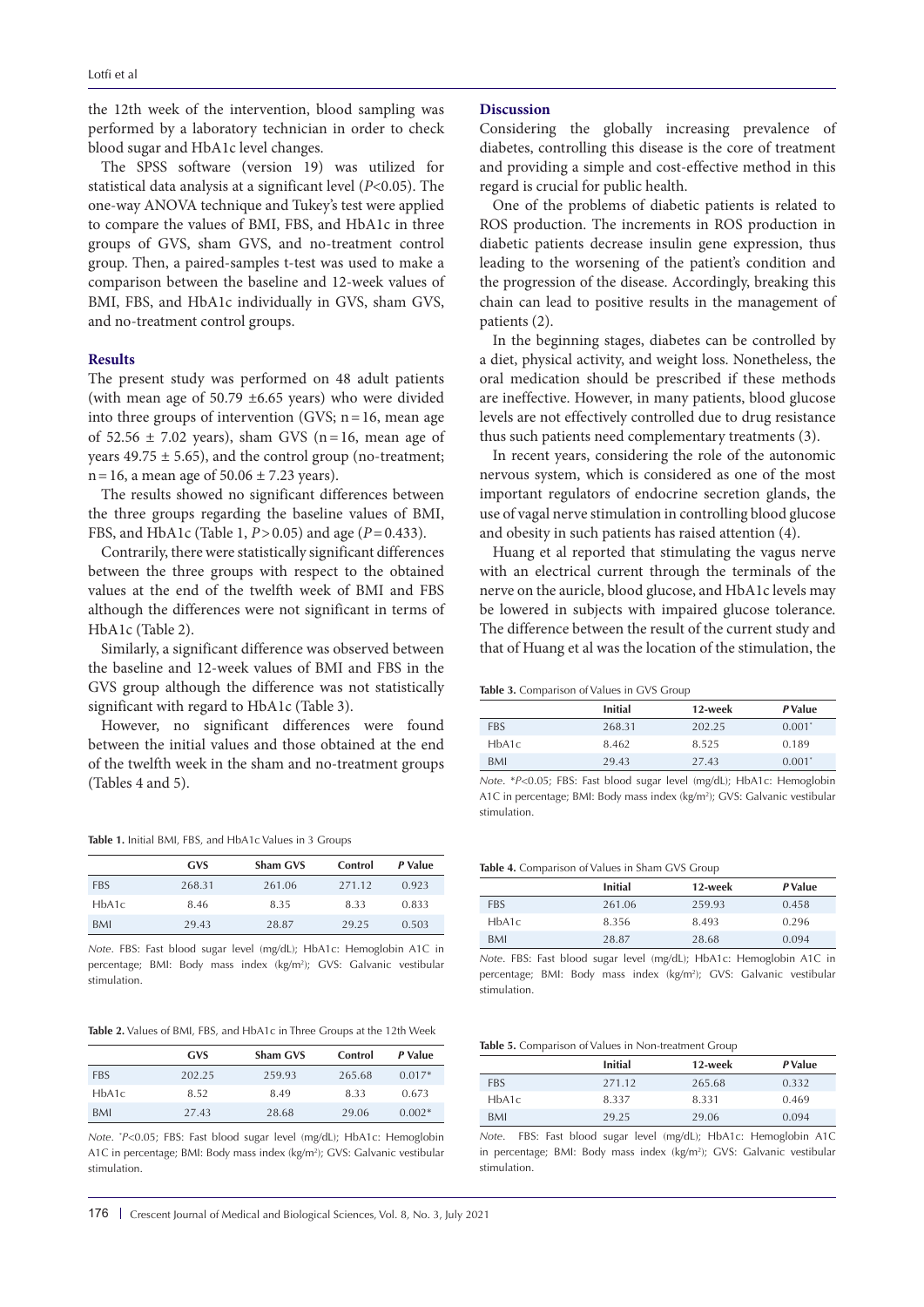type of electrical stimulation, and the number of sessions that stimulation was presented over the 12 weeks (4).

The present study investigated the efficacy of GVS in diabetic patients. Due to the extensive association of the vestibular nuclei with the central nervous system, GVS has been so far of interest to researchers. Numerous studies confirmed the positive effects of GVS on a variety of disorders such as unilateral vestibular dysfunction, Parkinson's, and cognitive disorders (13-17).

In the study by Huang et al (4), vagus nerve stimulation was performed through the auricle whereas in the current study, the stimulation of the vagal nucleus was considered to utilize the other features of vestibular stimulation, including the inhibition of the sympathetic system through its synaptic connections with the vestibular nucleus. In both studies, blood sugar levels decreased as a result of the intervention. Compared with the study by Huang et al, the HbA1c results in this study showed no differences between the three groups, which may be due to the difference in the number of sessions of stimulation. In the current study, each patient was stimulated three times a week whereas, it was performed twice daily in the above-mentioned study.

As mentioned earlier, utilizing vestibular stimulation to lower blood sugar in diabetes has been studied in two other studies (6,7). The type of applied vestibular stimulation in the current study was different. In the Athira pilot study on rats, caloric stimulation was used and the results revealed the positive effect of caloric stimulation on lowering blood sugar levels (6), which is in line with the results of the current study. Galvanic stimulation is less invasive than caloric and needs simpler equipment that can be used at home. Moreover, middle ear diseases do not adversely affect its efficiency.

In a case study by Sailesh et al, a diabetic patient received a vestibular stimulation for 26 weeks through a swinging movement. The results showed that medication accompanied with vestibular stimulation could have been better controlled blood glucose levels compared to medication alone (7), which corroborates with the findings of the current study.

Compared with swing motion, GVS results in a controlled firing in the afferent fibers from the whole parts of the vestibular system, and non-vestibular inputs do not interfere with its results (8). On the other hand, Guerraz and Day emphasized that despite the stimulation of the mobile visual environment, responses evoked by GVS were not affected by predictability (11).

The BMI was one variable that was investigated in our study but was not reviewed in the mentioned studies.

Obesity is one of the most important causes of diabetes in patients who are genetically predisposed to this disease (1).

Indicator points in the comprehensive treatment of patients include training, healthy eating, weight control, physical activity, blood glucose monitoring by the patient,

and if necessary, the use of anti-hyperglycemic agents (1). Diet and exercise are important components for treating patients with both types 1 and 2 (3).

Stimulating the vagus nerve can regulate the feeding behavior via the connections between NTS and hypothalamic nuclei (4,18), and as a result, the stimulation of the vestibular nuclei can also contribute to weight loss (5).

Our finding on the use of GVS in diabetic patients showed a reduction in BMI, which is consistent with the results of some studies reporting the role of vagus nerve stimulation in losing weight (4,19). According to the results of this study, further studies can be done on this method and lead to the clinical application of GVS in diabetes clinics for controlling blood sugar and weight in patients who are resistant to medical therapy.

# Limitations of the Study

One of the limitations of our study was that participants were volunteers. Therefore, some of them were excluded from the study during the three-month stimulation period. The availability of only one device during the study was another constraint of the study. Thus, we suggest larger sample sizes and control of changes over a longer period of stimulation for subsequent studies.

## **Conclusions**

The results of the current study showed that in patients with diabetes, GVS, along with receiving medical treatment, led to a further decrease in blood pressure compared to sham and control groups, and this method can be used to treat patients with treatment-resistant diabetes and lower pharmacotherapy. It also reduces the BMI, which, in turn, reduces the blood sugar in patients.

#### **Authors' Contribution**

YL, AA and MAK: Concept and design. AA and MAK: Data collection and interpretation of the data. AA: Performing of the study. YL and AA: Writing of the draft. All authors read and approved the study.

#### **Conflict of Interests**

Authors have no conflict of interests.

#### **Financial Support**

The authors did not have funding sources in any part of this study.

#### **Acknowledgments**

We thank the staff at the Diabetes Center at Bou-Ali Hospital for their sincere cooperation, and especially Zahra Sharafi for assistance with the process of stimulating patients. Finally, we would like to thank all the volunteers for the study.

#### **References**

- 1. Diagnosis and classification of diabetes mellitus. Diabetes Care. 2014;37 Suppl 1:S81-90. doi:10.2337/dc14-S081
- 2. Oguntibeju OO. Type 2 diabetes mellitus, oxidative stress and inflammation: examining the links. Int J Physiol Pathophysiol Pharmacol. 2019;11(3):45-63.
- Prasad H, Ramesh V, Balamurali P. Morphologic and cytomorphometric analysis of exfoliated buccal mucosal